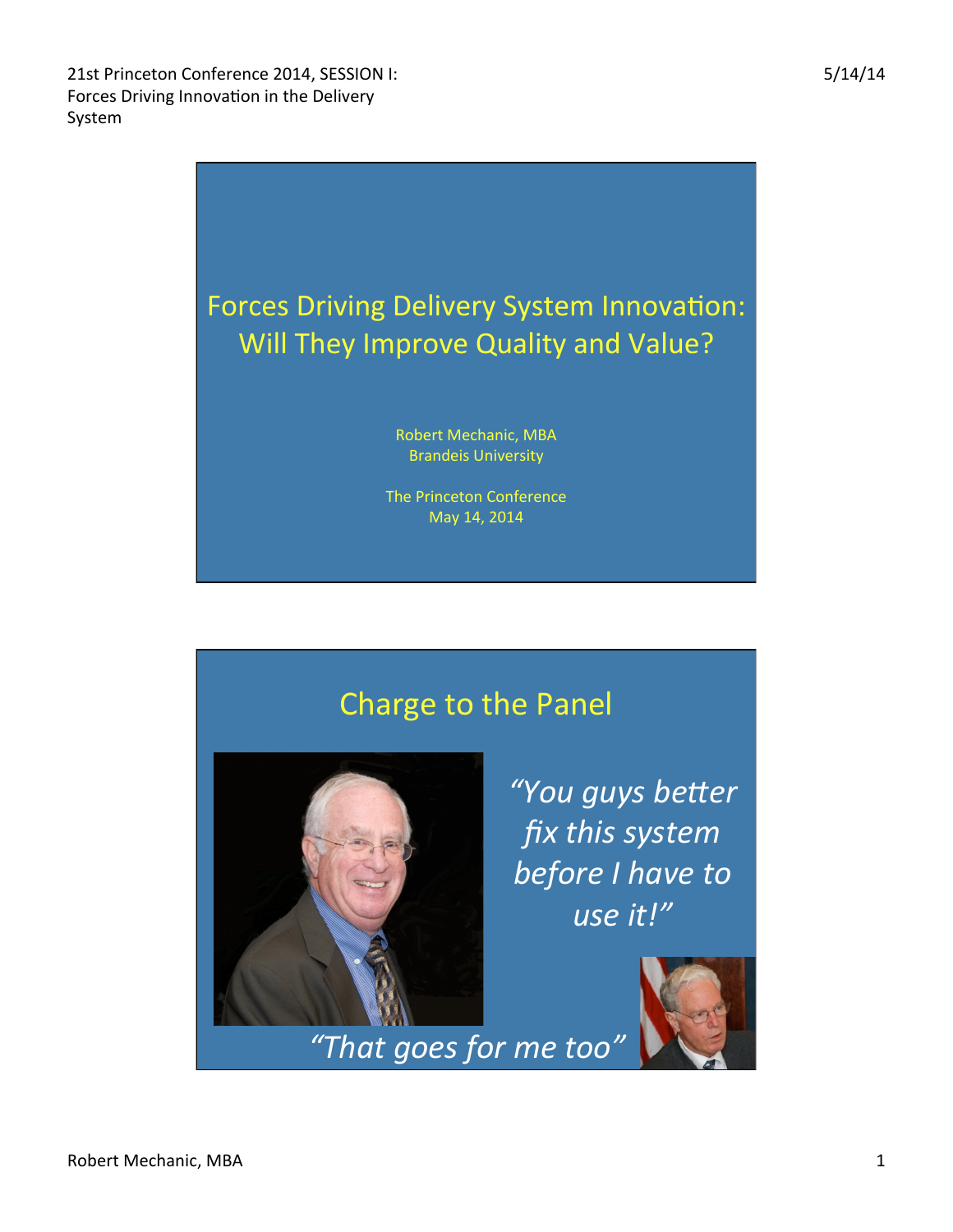21st Princeton Conference 2014, SESSION I: Forces Driving Innovation in the Delivery System 





Give grandpa the **best** care *money can buy … just don't spend too much!* 

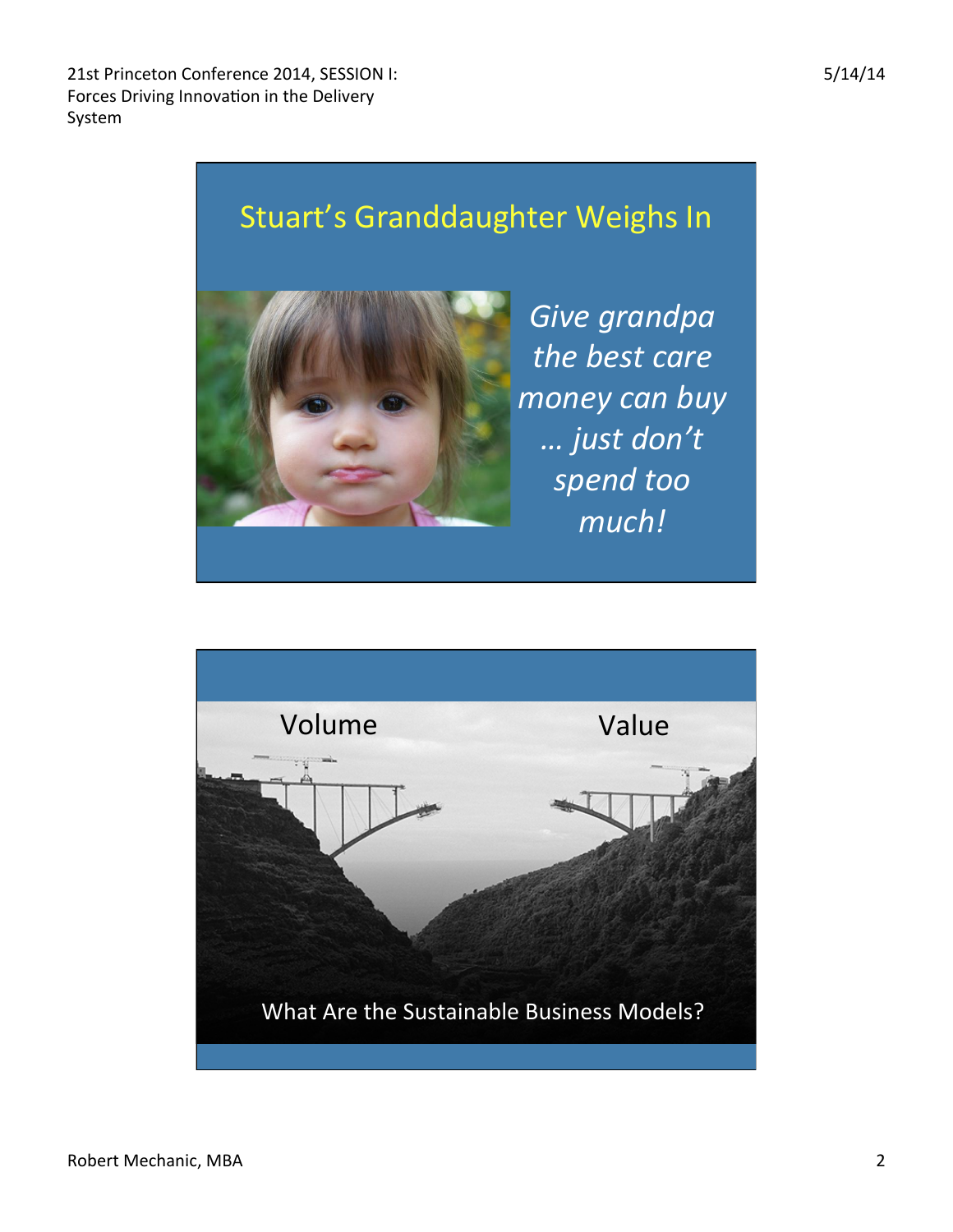